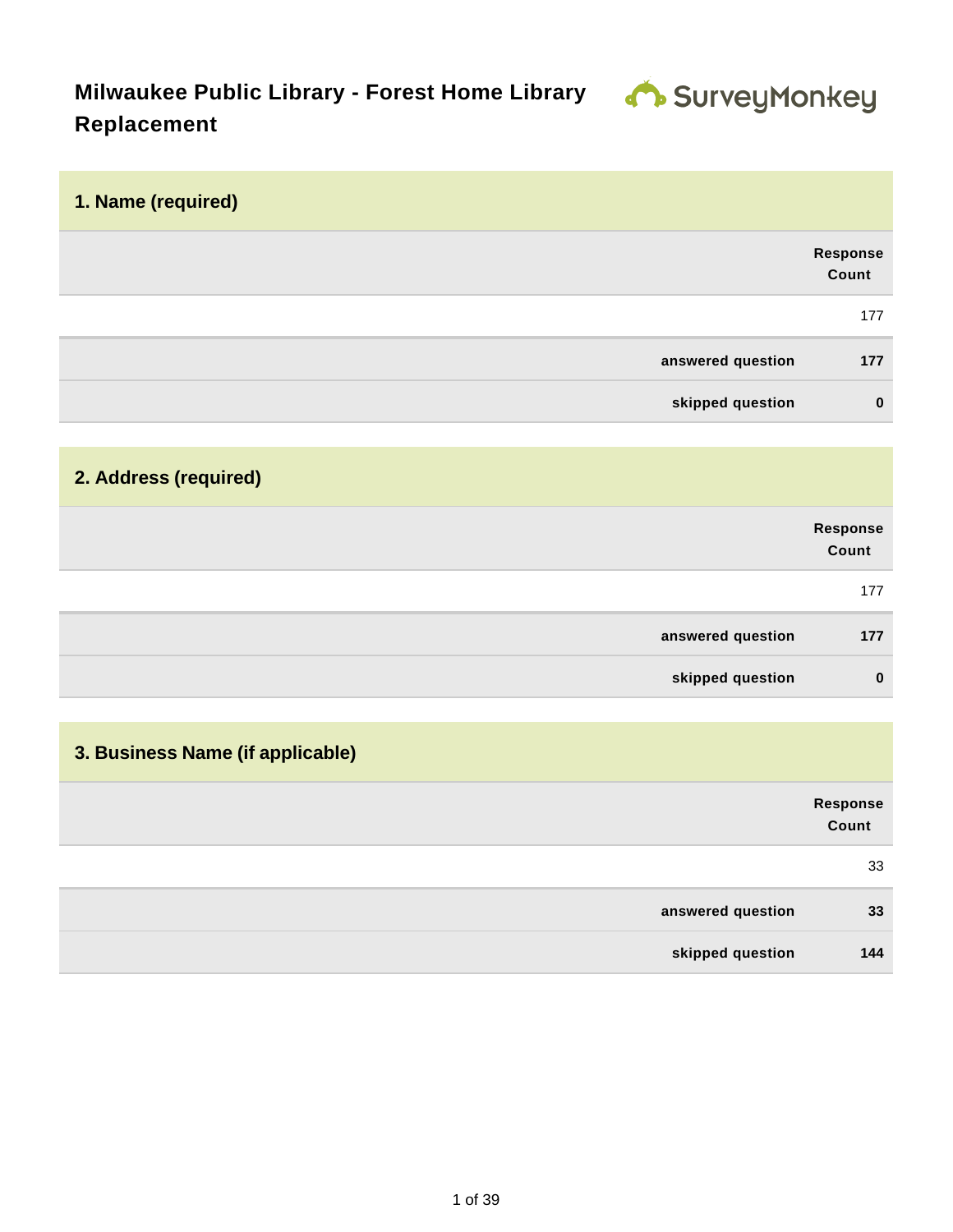# **4. Email (if you would like to receive updates)**

|                   | Response<br>Count |
|-------------------|-------------------|
|                   | 90                |
| answered question | 90                |
| skipped question  | 87                |

### **5. Which proposal increases visibility and expands access to the library?**

|                                       | Response<br><b>Percent</b> | <b>Response</b><br>Count |
|---------------------------------------|----------------------------|--------------------------|
| Gorman                                | 16.1%                      | 27                       |
| <b>Cardinal Capital/Journey House</b> | 83.9%                      | 141                      |
|                                       | answered question          | 168                      |
|                                       | skipped question           | 9                        |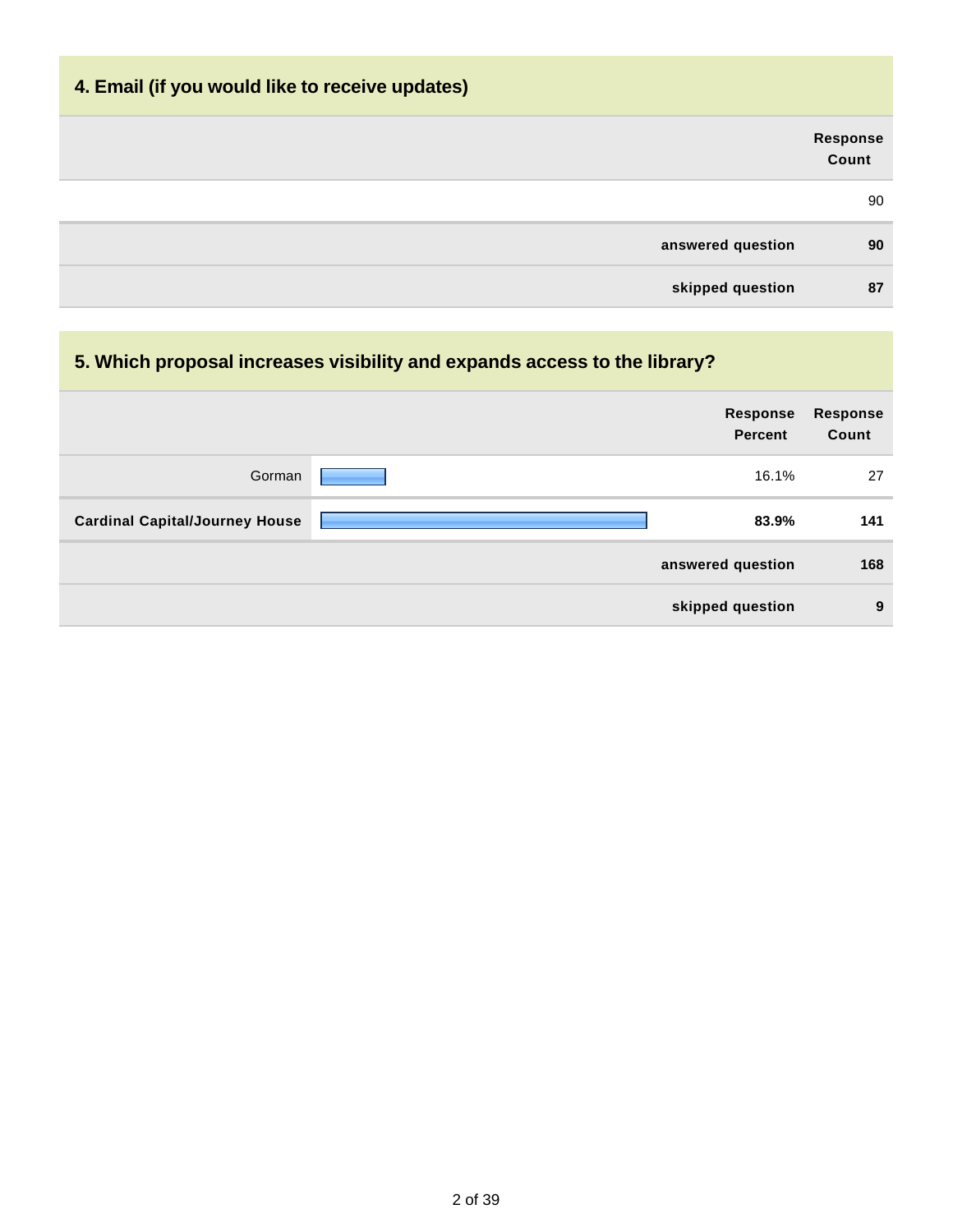### **6. Please rank each proposal on the following factors between 1(lowest) and 5 (highest):**

|                                                                              | 1 (lowest) | $\overline{2}$ | 3          | 4             | 5(   |
|------------------------------------------------------------------------------|------------|----------------|------------|---------------|------|
| Location                                                                     | 24.5% (26) | $9.4\%$ (10)   | 29.2% (31) | 16.0% (17)    | 20.1 |
| Prominence of Library                                                        | 26.0% (26) | 13.0% (13)     | 27.0% (27) | 18.0% (18)    | 16.0 |
| <b>Adequate Parking</b>                                                      | 16.8% (17) | 12.9% (13)     | 23.8% (24) | 22.8% (23)    | 23.1 |
| Access to the library for children                                           | 19.8% (20) | 11.9% (12)     | 30.7% (31) | 17.8% (18)    | 19.1 |
| Potential for positive impact on<br>nearby neighborhood/business<br>district | 19.6% (20) | 11.8% (12)     | 23.5% (24) | 20.6% (21)    | 24.5 |
| Quality of non-library portion of<br>project                                 | 21.8% (22) | 17.8% (18)     | 34.7% (35) | $10.9\%$ (11) | 14.9 |

#### **Gorman**

#### **Cardinal Capital/Journey House**

|                                                                              | 1 (lowest)  | $\mathbf{2}$ | $\mathbf{3}$ | 4          | 5(      |
|------------------------------------------------------------------------------|-------------|--------------|--------------|------------|---------|
| Location                                                                     | $4.5\%$ (7) | $2.6\%$ (4)  | $7.1\%$ (11) | 14.2% (22) | 71.6    |
| Prominence of Library                                                        | $3.2\%$ (5) | $3.2\%$ (5)  | $7.7\%$ (12) | 14.8% (23) | 71.0    |
| Adequate Parking                                                             | $5.2\%$ (8) | $1.3\%$ (2)  | 24.7% (38)   | 25.3% (39) | 43.     |
| Access to the library for children                                           | $1.9\%$ (3) | $1.3\%$ (2)  | $8.4\%$ (13) | 21.9% (34) | 66.5    |
| Potential for positive impact on<br>nearby neighborhood/business<br>district | $2.5\%$ (4) | $0.6\%$ (1)  | $5.1\%$ (8)  | 17.2% (27) | 74.5    |
| Quality of non-library portion of<br>project                                 | $5.2\%$ (8) | $3.3\%$ (5)  | 13.7% (21)   | 15.0% (23) | 62.     |
|                                                                              |             |              |              |            | answere |
|                                                                              |             |              |              |            | skippe  |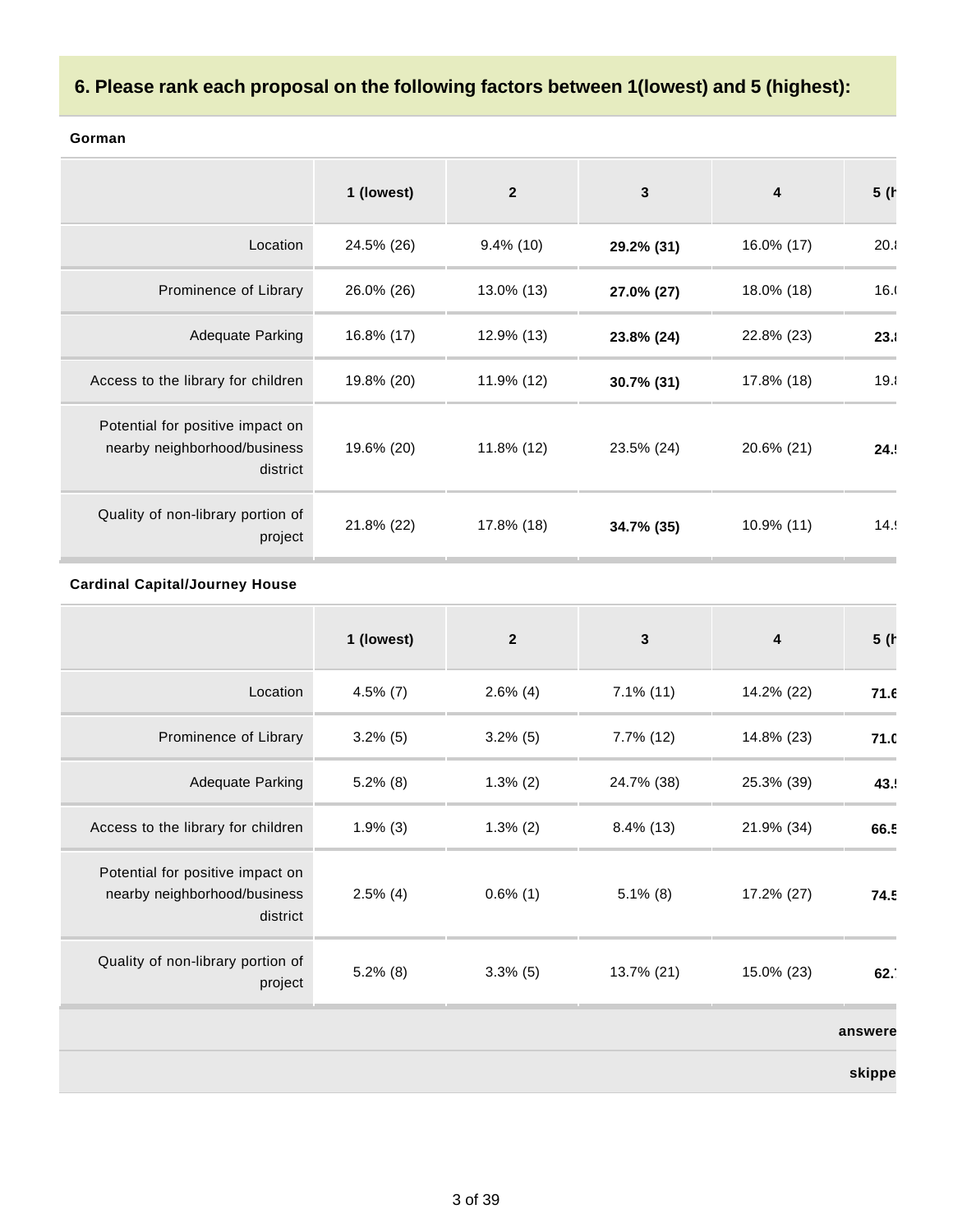| 7. Which proposal do you prefer?      |  |                                   |                          |  |  |
|---------------------------------------|--|-----------------------------------|--------------------------|--|--|
|                                       |  | <b>Response</b><br><b>Percent</b> | <b>Response</b><br>Count |  |  |
| Gorman                                |  | 16.7%                             | 28                       |  |  |
| <b>Cardinal Capital/Journey House</b> |  | 83.3%                             | 140                      |  |  |
|                                       |  | answered question                 | 168                      |  |  |
|                                       |  | skipped question                  | 9                        |  |  |

## **8. What question would you like to ask about the project?**

|                   | Response<br>Count |
|-------------------|-------------------|
|                   | 41                |
| answered question | 41                |
| skipped question  | 136               |

### **9. Comments:**

|                   | Response<br>Count |
|-------------------|-------------------|
|                   | 63                |
| answered question | 63                |
| skipped question  | 114               |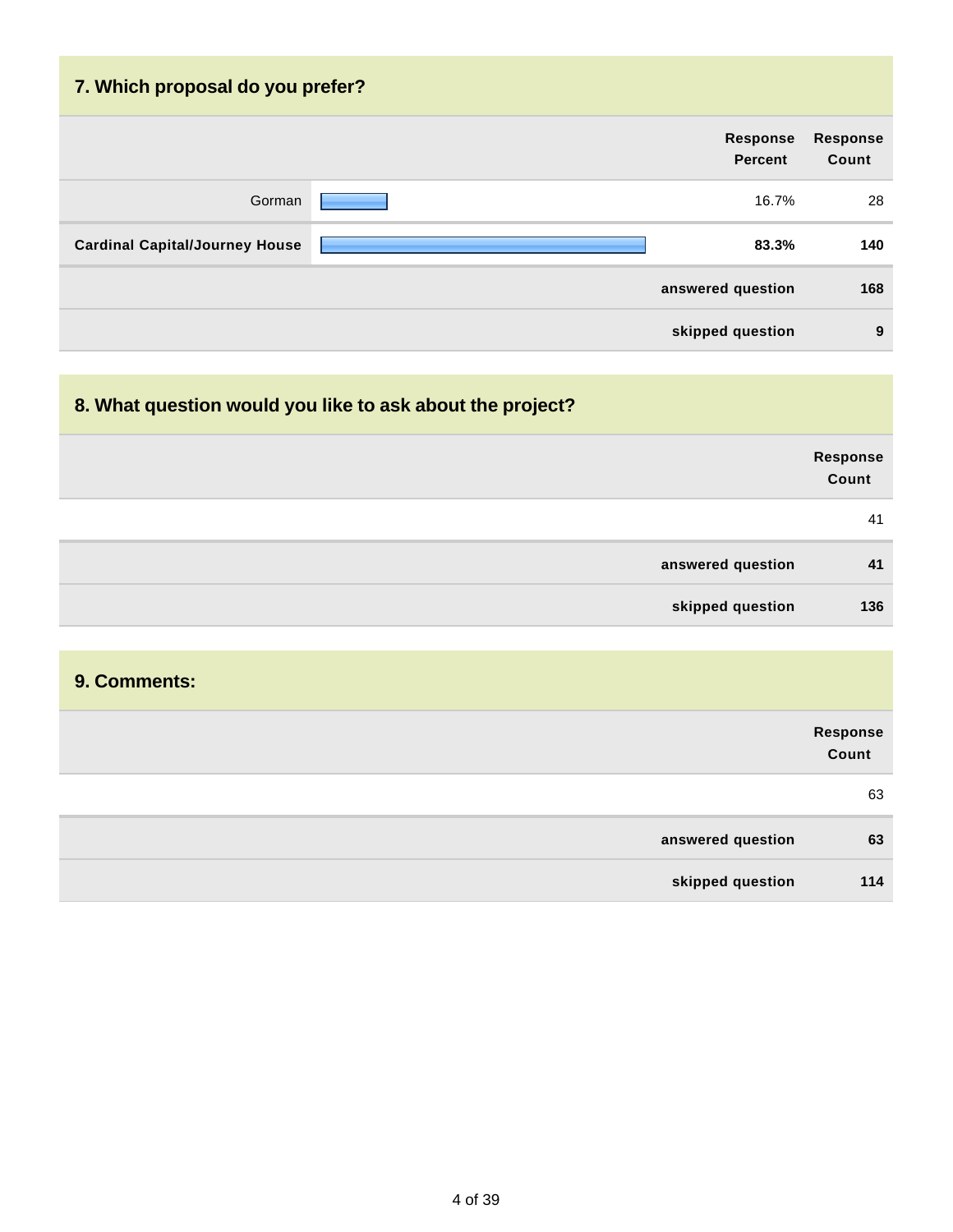|                | Q8. What question would you like to ask about the project?                                                                                                                                                                                                                                                                                                           |                       |
|----------------|----------------------------------------------------------------------------------------------------------------------------------------------------------------------------------------------------------------------------------------------------------------------------------------------------------------------------------------------------------------------|-----------------------|
| 1              | How long it would take? I need my library within walking distance.                                                                                                                                                                                                                                                                                                   | Dec 11, 2014 11:41 AM |
| 2              | How is are the proposals being paid for ? Do either of the companies know any<br>elected officials?                                                                                                                                                                                                                                                                  | Dec 5, 2014 9:27 AM   |
| $\mathfrak{S}$ | Could the affordable housing be limited so that the library section would<br>encompass two floor instead of just one?                                                                                                                                                                                                                                                | Dec 5, 2014 7:04 AM   |
| 4              | What constitutes "affordable" housing? Assuming that someone spends no<br>more than 30% of their income on rent, what is the income level for whom this<br>housing will be affordable? Why use up so much space for parking? Will<br>parking be separated from housing so that people who walk and use transit can<br>avoid the embedded costs of providing parking? | Dec 3, 2014 4:19 PM   |
| 5              | For Gorman: I love the idea of remodeling a historic building. To what extent will<br>it be possible to maintain the historic character while providing for modern<br>technological and environmental needs?                                                                                                                                                         | Dec 3, 2014 1:22 PM   |
| 6              | Who will be responsible for the upkeep of non-library portion after construction of<br>project?                                                                                                                                                                                                                                                                      | Dec 3, 2014 11:50 AM  |
| $\overline{7}$ | What will happen to the current library buildings?                                                                                                                                                                                                                                                                                                                   | Dec 3, 2014 11:37 AM  |
| 8              | Why?! Why would you move the library AWAY from the Scholl. There are TONS<br>of kids who find that a safe place to do homework. There are tons of parents for<br>whom that's a great place to do activities with your kids after school.                                                                                                                             | Dec 2, 2014 9:30 PM   |
| $9\,$          | How long would it take to happen? What are the odds of one vs the other?                                                                                                                                                                                                                                                                                             | Dec 2, 2014 3:45 PM   |
| 10             | when are they going to start this.                                                                                                                                                                                                                                                                                                                                   | Dec 2, 2014 10:56 AM  |
| 11             | Will Gorman keep the social service agencies in the ground floor of the Mitchell<br>St. building?                                                                                                                                                                                                                                                                    | Dec 2, 2014 9:36 AM   |
| 12             | What other programs will be available through the library?                                                                                                                                                                                                                                                                                                           | Dec 1, 2014 11:57 PM  |
| 13             | Is there already a contract for the 51 units that are being offered by Cardinal<br>Capital. If Gorman has the 33 units would the Youth aging out of foster care be<br>transfer to that unit?                                                                                                                                                                         | Dec 1, 2014 10:46 PM  |
| 14             | What would the time frame be for construction and how local will the potential<br>businesses be?                                                                                                                                                                                                                                                                     | Dec 1, 2014 10:36 PM  |
| 15             | Do people have to pay to rend the apartment? If they do, how much?                                                                                                                                                                                                                                                                                                   | Dec 1, 2014 4:53 PM   |
| 16             | Who's idea was it?                                                                                                                                                                                                                                                                                                                                                   | Dec 1, 2014 4:10 PM   |
| 17             | Why does it look like a hospital? Why is it going to be named after Cesar Chavez                                                                                                                                                                                                                                                                                     | Dec 1, 2014 4:06 PM   |
| 18             | why does it look like a hospital? Why did you dicide to build it in that place?                                                                                                                                                                                                                                                                                      | Dec 1, 2014 4:06 PM   |
| 19             | Cardinal includes other rehab of housing in the area. How many other houses<br>are included?                                                                                                                                                                                                                                                                         | Dec 1, 2014 10:45 AM  |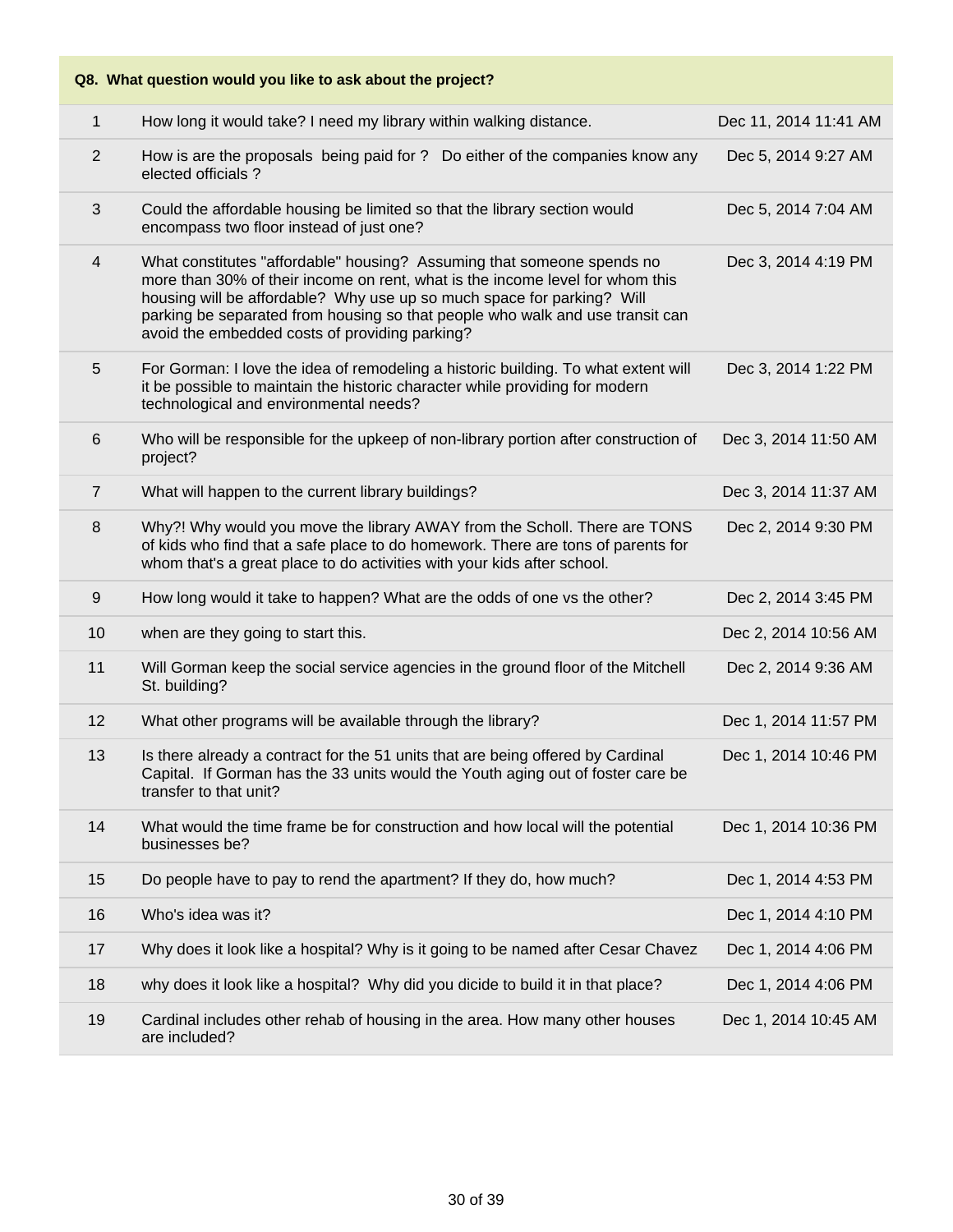|    | Q8. What question would you like to ask about the project?                                                                                                                                                                                                                                                                                                                                                                                                                       |                       |
|----|----------------------------------------------------------------------------------------------------------------------------------------------------------------------------------------------------------------------------------------------------------------------------------------------------------------------------------------------------------------------------------------------------------------------------------------------------------------------------------|-----------------------|
| 20 | How many full-time jobs will be created? Either temporary or permanent.                                                                                                                                                                                                                                                                                                                                                                                                          | Dec 1, 2014 10:21 AM  |
| 21 | For both project proposals, could you expand more on the current or potential<br>community partnerships formed to ensure neighborhood participation? How does<br>each plan draw neighbors to the library, promote and create services and<br>programs for residents?                                                                                                                                                                                                             | Dec 1, 2014 7:55 AM   |
| 22 | When it will be done?                                                                                                                                                                                                                                                                                                                                                                                                                                                            | Nov 30, 2014 10:19 PM |
| 23 | How close should the parking be to the Library Entry?                                                                                                                                                                                                                                                                                                                                                                                                                            | Nov 30, 2014 9:47 PM  |
| 24 | Are the apartments for both projects "low-income" only? Or will there be some<br>market rate apartments available too?                                                                                                                                                                                                                                                                                                                                                           | Nov 29, 2014 11:33 PM |
| 25 | What kind of impact will this project bring to Clarke Square?                                                                                                                                                                                                                                                                                                                                                                                                                    | Nov 26, 2014 10:07 AM |
| 26 | Why are you considering a change in the Forest Home library? I don't see the<br>need for it.                                                                                                                                                                                                                                                                                                                                                                                     | Nov 25, 2014 11:44 PM |
| 27 | Do any of the proposals have a "Drive-Thru" option for the library?                                                                                                                                                                                                                                                                                                                                                                                                              | Nov 25, 2014 1:22 PM  |
| 28 | how do the design and material choices relate to the context of the<br>neighborhood?                                                                                                                                                                                                                                                                                                                                                                                             | Nov 24, 2014 8:19 AM  |
| 29 | Will it improve the materials inside the library?                                                                                                                                                                                                                                                                                                                                                                                                                                | Nov 23, 2014 4:19 PM  |
| 30 | Will there be a community arts component to the library like the new East Library<br>development?                                                                                                                                                                                                                                                                                                                                                                                | Nov 21, 2014 7:52 PM  |
| 31 | What will happen to the existing Forest Home Library building? It is one of the<br>best of the 1960's branch libraries in terms of quality of architecture and it would<br>be nice to see some buildings from this era saved.                                                                                                                                                                                                                                                    | Nov 20, 2014 6:21 PM  |
| 32 | How long will it take?                                                                                                                                                                                                                                                                                                                                                                                                                                                           | Nov 20, 2014 1:00 PM  |
| 33 | will the housing stock be available to all income levels                                                                                                                                                                                                                                                                                                                                                                                                                         | Nov 20, 2014 10:34 AM |
| 34 | Number of computer stations and internet access. How safe are either of the<br>new sites? Patron safety and theft of computers are a bigger concern.<br>Personally would not use as don't view as safe as existing Forest Home site.                                                                                                                                                                                                                                             | Nov 18, 2014 4:59 PM  |
| 35 | is the Gorman project going to guarantee parking places for library patrons since<br>they are sharing them with permanent residents and their visitors.                                                                                                                                                                                                                                                                                                                          | Nov 17, 2014 6:57 AM  |
| 36 | who will be in charge of regulating the apartments. Will there be certain<br>requirements that will be given AND UPHELD for tenants that could potentially<br>be a problem?                                                                                                                                                                                                                                                                                                      | Nov 15, 2014 6:33 PM  |
| 37 | How will the Library/development reflect and celebrate the culture and<br>community that surrounds the library. Will the residents of the housing<br>development receive priority in obtaining the jobs being created. Will members<br>of the surrounding community receive preference in hiring when it comes to the<br>jobs created by the development. How will the development allot space and<br>encouragement for other forms of transportation? - Bike, Bus What types of | Nov 13, 2014 1:46 PM  |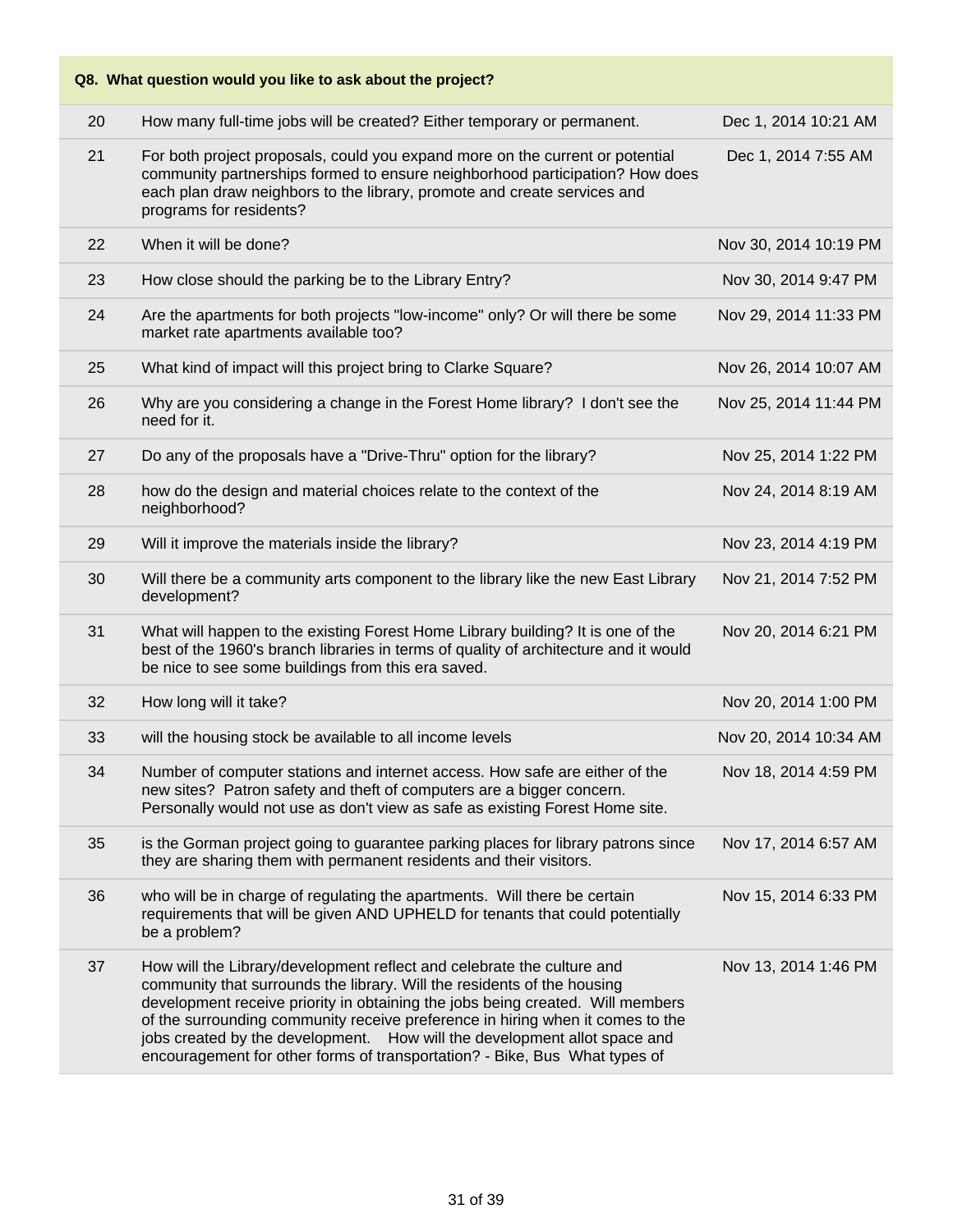### **Q8. What question would you like to ask about the project?**

placemaking elements will be incorporated to increase awareness of the identity of the area and foster more community interaction?

| 38 | when will the library open?.                                              | Nov 13, 2014 10:01 AM |
|----|---------------------------------------------------------------------------|-----------------------|
| 39 | Will there be a wait list for the apartments and if so where can I apply. | Nov 13, 2014 9:56 AM  |
| 40 | WHEN WILL THIS BE COMPLETED                                               | Nov 13, 2014 9:52 AM  |
| 41 | test                                                                      | Nov 10, 2014 11:27 AM |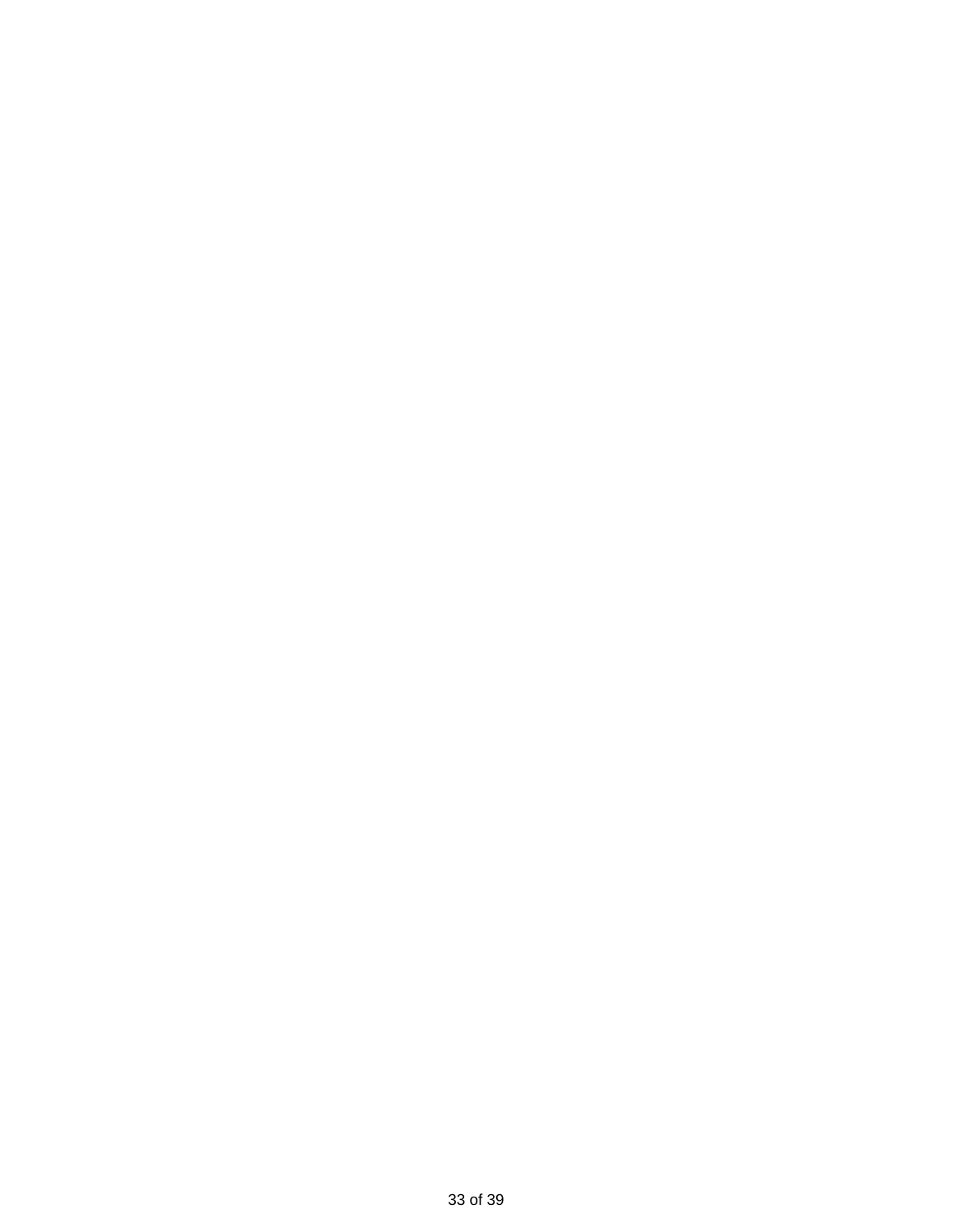| Q9. Comments:  |                                                                                                                                                                                                                                                                                                                                                                                                                                                                                                                                                                                                                                                                                                                        |                       |
|----------------|------------------------------------------------------------------------------------------------------------------------------------------------------------------------------------------------------------------------------------------------------------------------------------------------------------------------------------------------------------------------------------------------------------------------------------------------------------------------------------------------------------------------------------------------------------------------------------------------------------------------------------------------------------------------------------------------------------------------|-----------------------|
| 1              | I would like the library on 9th and Mitchell because it is in walking distance for<br>me. Cesar Chavez location would be to far to walk.                                                                                                                                                                                                                                                                                                                                                                                                                                                                                                                                                                               | Dec 11, 2014 11:49 AM |
| 2              | I have concern with the busy street with both projects. What will be done to<br>improve traffic if anything in both proposals? We already have Latino Arts at<br>UCC.Concern with the word "motivated" and "youth" living above. The Chavez<br>location is a highly drug area for the children. It takes at least 10 years for a<br>turnaround of a neighborhood if not more! Mitchell Street more safer for<br>children. Mitchel Street has more value.                                                                                                                                                                                                                                                               | Dec 11, 2014 11:48 AM |
| 3              | There is already a traffic flow problem. How would you deal with the new<br>increase? Motivated youth can fall to the crime and temptations in the area. Who<br>will monitor the youth? You will be taking projects from Walker's Point - How will<br>you work together?                                                                                                                                                                                                                                                                                                                                                                                                                                               | Dec 11, 2014 11:45 AM |
| 4              | No doubt that Journey House provides needed programs to the area it services.<br>However, they do not represent or serve the entire southside of Milwaukee. UCC<br>does fantastic work in education, housing, youth, and the Latino Arts as well.<br>That in itself should not be the reason to house the new library on Cesar<br>Chavez. Forest Home Library serves a very diversified clientele. Mitchell St.<br>throughout its history has been home to the diversity of the southside besides<br>needing to be economically rehabilitated. Also, Cesar Chavez location is next to<br>a liquor store (El Charro) and attracts people with drinking problems. Safety<br>would be a serious concern there. Thank you. | Dec 11, 2014 11:44 AM |
| 5              | I need this library. It's the closest one I live to. Many others are just too far away<br>to do my homework and fill in applications for college.                                                                                                                                                                                                                                                                                                                                                                                                                                                                                                                                                                      | Dec 5, 2014 10:26 AM  |
| 6              | Great idea to revitalize Historic Mitchell Street!                                                                                                                                                                                                                                                                                                                                                                                                                                                                                                                                                                                                                                                                     | Dec 5, 2014 7:04 AM   |
| $\overline{7}$ | I teach in the Latino community and realize the importance of having access to a<br>public library for our children and their families. Cardinal Capital/Journey House<br>project also responds to providing housing to those in need.                                                                                                                                                                                                                                                                                                                                                                                                                                                                                 | Dec 4, 2014 8:50 PM   |
| 8              | This survey is faulty -- it asked about the adequacy of parking. The survey must<br>allow the respondent to indicate that too much parking is to be provided.<br>Reword that question--ask if too much or too little parking is proposed. It makes<br>sense to provide too much parking in a walkable urban neighborhood and in a<br>time when people are driving less and less. Parking spaces take up valuable<br>space, resources, and money that could instead be spent on the library and on<br>affordable housing. As you have worded it, that survey question is completely<br>faulty and should be ignored in the analysis.                                                                                    | Dec 3, 2014 4:19 PM   |
| 9              | 16th Street is too congested with traffic from Marquette, Potawatomi, and all the<br>local businesses. I don't like how the 16th Street project is more interested in<br>becoming landlords than providing a public library to the neighborhood i.e.<br>(purchasing two off-site locations for housing rehabilitations). The 16th Street<br>project is far too expensive at \$21M. I love the idea of the Historic Mitchell<br>Library preserving an historic edifice and possibly being listed on the National<br>Register of Historic Places. The Mitchell Street location would bring an intangible<br>value to Milwaukee's South Side neighborhood and all its residents.                                          | Dec 3, 2014 11:50 AM  |
| 10             | Thank you for this opportunity.                                                                                                                                                                                                                                                                                                                                                                                                                                                                                                                                                                                                                                                                                        | Dec 3, 2014 11:37 AM  |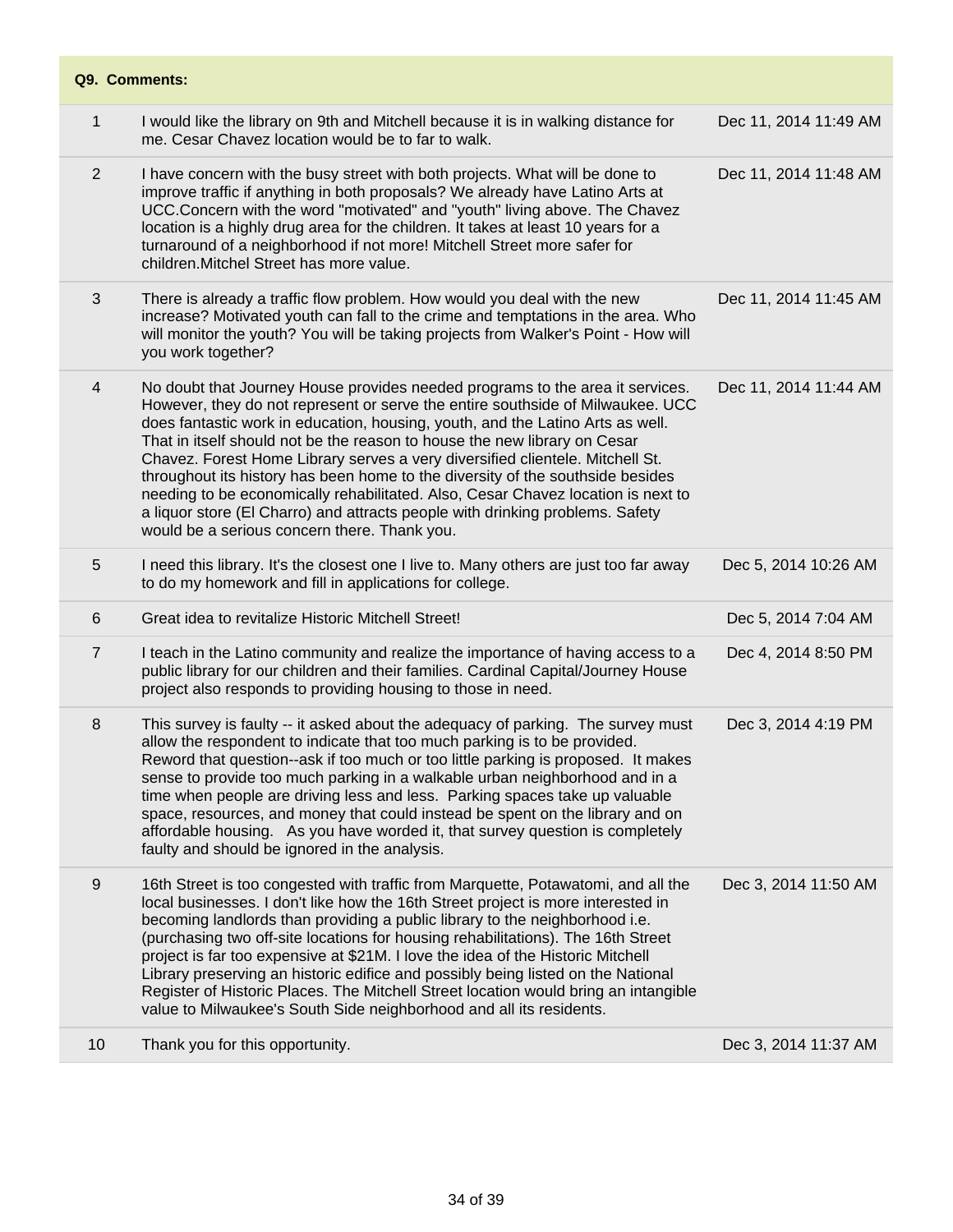| Q9. Comments: |                                                                                                                                                                                                                                      |                       |  |  |
|---------------|--------------------------------------------------------------------------------------------------------------------------------------------------------------------------------------------------------------------------------------|-----------------------|--|--|
| 11            | Bad idea. Bad idea. Not in favor but I'm hoping there's more positive than<br>negative.                                                                                                                                              | Dec 2, 2014 9:30 PM   |  |  |
| 12            | I'd like to see that the library stays near its original site. I grew up here and would<br>love to see it stay in the area!                                                                                                          | Dec 2, 2014 3:45 PM   |  |  |
| 13            | I grew up in a Milwaukee suburb and then lived in the city for 12 years when I<br>was a teacher for MPS. I was contacted by former students who feel very<br>strongly that the Journey house site is the better option, and I agree. | Dec 2, 2014 1:56 PM   |  |  |
| 14            | Traffic and parking are HUGE considerations for a south side project.                                                                                                                                                                | Dec 2, 2014 9:36 AM   |  |  |
| 15            | I don't think the parking spaces for the library are realistic, because there is no<br>handicap parking and the fact that they are located in the alley makes it unsafe<br>for all tenants and visitors.                             | Dec 1, 2014 10:46 PM  |  |  |
| 16            | Looks like a great idea but I do think that whatever happens with the old forest<br>home library building and its usage.                                                                                                             | Dec 1, 2014 10:36 PM  |  |  |
| 17            | CC/JH property is more modern and seems to offer a bit more                                                                                                                                                                          | Dec 1, 2014 10:08 PM  |  |  |
| 18            | I would love for the youth of Longfellow, and south side schools to get access to<br>this new library! They'd love it!                                                                                                               | Dec 1, 2014 8:46 PM   |  |  |
| 19            | Journey House, Inc. is an absolutely fantastic community infrastructure that will<br>add greatly to the surrounding community.                                                                                                       | Dec 1, 2014 8:37 PM   |  |  |
| 20            | I can't wait for my community to have something positive to do and access to the<br>many resources the library is going to bring.                                                                                                    | Dec 1, 2014 8:27 PM   |  |  |
| 21            | The entirely New building will attract more people and interest                                                                                                                                                                      | Dec 1, 2014 6:57 PM   |  |  |
| 22            | This project will benefit a lot of children and the community in general.                                                                                                                                                            | Dec 1, 2014 5:10 PM   |  |  |
| 23            | I would suggest maybe putting a shop that's not just coffee but a place where<br>little kids could enjoy it.                                                                                                                         | Dec 1, 2014 4:10 PM   |  |  |
| 24            | This would be so important for our students to be able to walk to their library.<br>Plus, we as teachers, would be able to walk there for a field trip, as well. This is<br>the missing link from our community.                     | Dec 1, 2014 2:53 PM   |  |  |
| 25            | id like a spot I can meet my friends to do homework and study after school.                                                                                                                                                          | Dec 1, 2014 2:14 PM   |  |  |
| 26            | I think this is a big opportunity for the Cesar E Chavez Business Corridor, and it<br>will add to the current overall rebrand and business development.                                                                              | Dec 1, 2014 12:04 PM  |  |  |
| 27            | I like the coffee shop and the underground parking is important for elderly and<br>people with disabilities in the winter time                                                                                                       | Dec 1, 2014 10:45 AM  |  |  |
| 28            | Cardinal Capital's Mission to improve the quality of the Community and its<br>environment is outstanding                                                                                                                             | Dec 1, 2014 8:56 AM   |  |  |
| 29            | The project on. Cesar Chavez looks amazing! This project would bring so much<br>vitality and much needed services to this part of town. Plus anything Journey                                                                        | Nov 29, 2014 11:33 PM |  |  |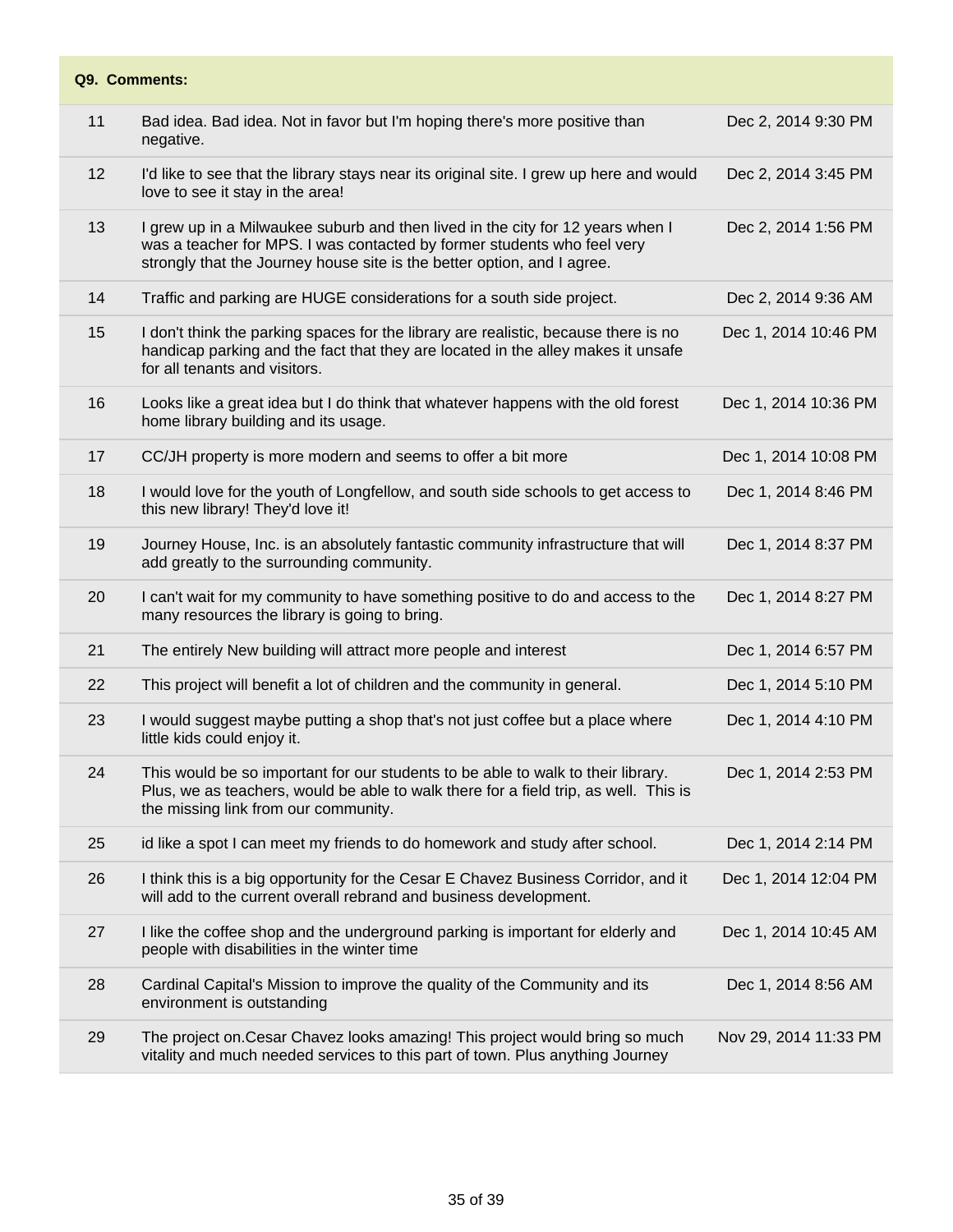House does is sure to be a success!

| 30 | Although I am now a Waukesha resident because of age and family, I lived over<br>60 years in Milwaukee and remain concerned and committed to its people.                                                                                                                                                                                                                                                                                                           | Nov 28, 2014 10:06 PM |
|----|--------------------------------------------------------------------------------------------------------------------------------------------------------------------------------------------------------------------------------------------------------------------------------------------------------------------------------------------------------------------------------------------------------------------------------------------------------------------|-----------------------|
| 31 | It would be great investment for our Community and Children that we would be<br>very proud of.                                                                                                                                                                                                                                                                                                                                                                     | Nov 28, 2014 7:55 PM  |
| 32 | 16 street is heart of the south side. There are at least 8 high populated public<br>schools near by and at least 5 charter schools. In addition its a high density of<br>young children without transportation increasing the walking demand of both<br>adult and children.                                                                                                                                                                                        | Nov 28, 2014 9:00 AM  |
| 33 | Very impressive concepts with Journey House and Cardinal. Both have a good<br>track record and would provide much needed development in this area.                                                                                                                                                                                                                                                                                                                 | Nov 26, 2014 2:58 PM  |
| 34 | I feel that the low-income housing portion is extremely important especially for<br>the children who are aging out of the Foster Care system. This will benefit the<br>neighborhood greatly.                                                                                                                                                                                                                                                                       | Nov 26, 2014 2:53 PM  |
| 35 | I would love to see a new library on the "drive".                                                                                                                                                                                                                                                                                                                                                                                                                  | Nov 26, 2014 10:07 AM |
| 36 | Leave the Forest Home Library alone. It seems to me to be performing a good<br>service where it is. The environment it is in is much better than the other two<br>options. The survey does not provide sufficient options.                                                                                                                                                                                                                                         | Nov 25, 2014 11:44 PM |
| 37 | Im excited to check out the new library in my neighborhood                                                                                                                                                                                                                                                                                                                                                                                                         | Nov 25, 2014 10:56 PM |
| 38 | The connection to Journey House and access to children are the reasons I favor<br>the Cardinal Capital project over the Gorman project. I have long heard from<br>residents near Journey House that they want a library in their neighborhood, and<br>having a strong connection to Journey House from the beginning builds on a<br>successful foundation.                                                                                                         | Nov 25, 2014 4:41 PM  |
| 39 | The location of this proposed site is much closer to my residence.                                                                                                                                                                                                                                                                                                                                                                                                 | Nov 25, 2014 1:22 PM  |
| 40 | The Journey House project allows me to walk to the Library.                                                                                                                                                                                                                                                                                                                                                                                                        | Nov 24, 2014 4:55 PM  |
| 41 | Forest Home's strongest patron is children and family. The Cardinal Capital<br>location emphasis this more. I fear a library directly on Mitchell Street that is near<br>bars would attract unsavory adults making it unwelcoming for families. The 16th<br>Street location would attract more children and families. The housing of the<br>Cardinal Project is also addressing an important issue - housing for young adults<br>transitioning out of foster care. | Nov 24, 2014 1:29 PM  |
| 42 | Gorman proposal provides a great opportunity for adaptive reuse of an existing<br>beautiful building, something the neighborhood could use to revitalize a<br>prominent corner and intersection.                                                                                                                                                                                                                                                                   | Nov 24, 2014 8:19 AM  |
| 43 | Good luck!                                                                                                                                                                                                                                                                                                                                                                                                                                                         | Nov 23, 2014 4:19 PM  |
| 44 | The chosen option should inspire the neighborhood and encourage them to<br>dream, much like the books inside do for their readers.                                                                                                                                                                                                                                                                                                                                 | Nov 21, 2014 7:52 PM  |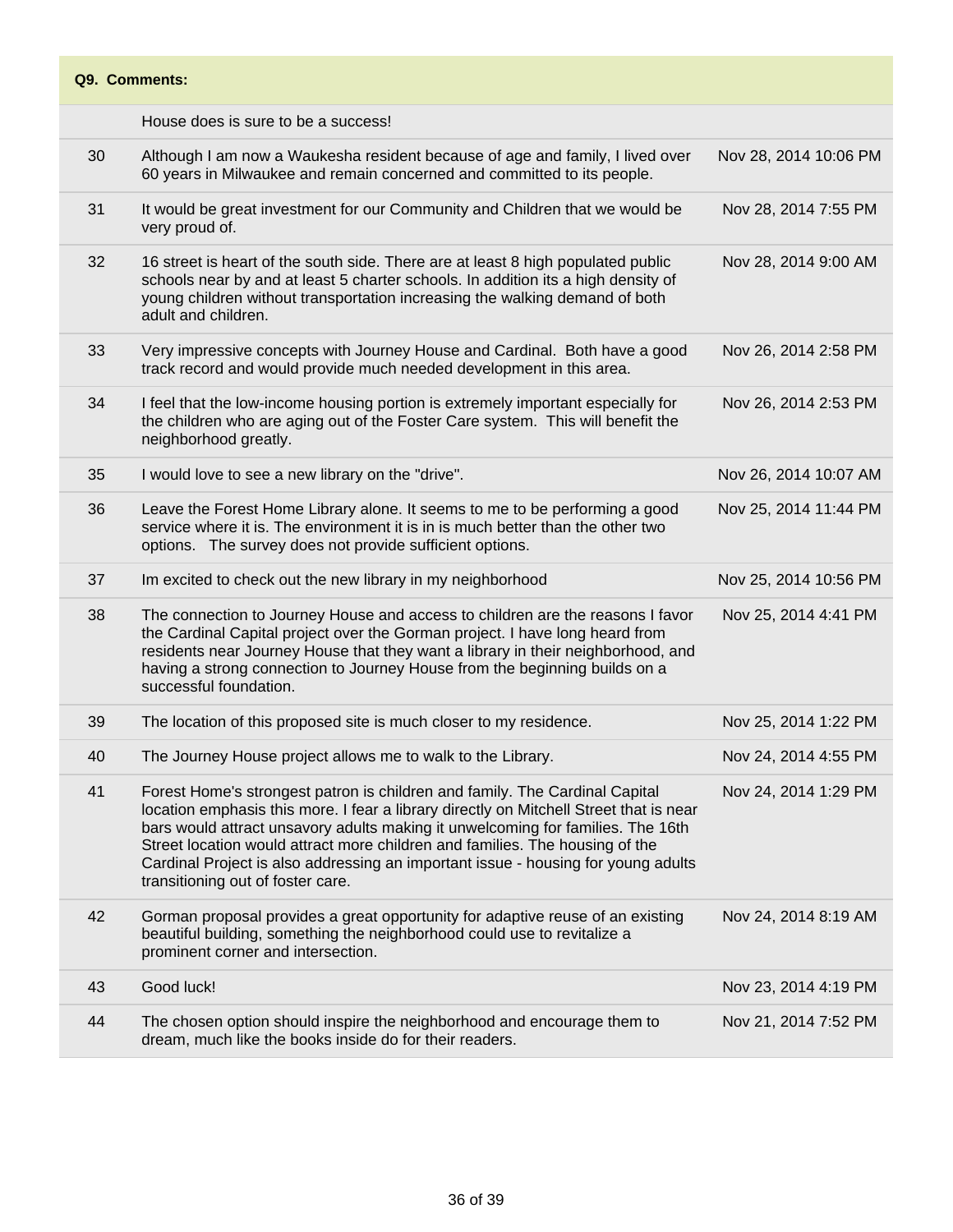| 45 | Gorman's proposal is a win-win: in addition to the new library and added<br>housing, it redevelops a large, underutilized, historic building on Mitchell Street,<br>which will add to the vitality of that important business district. Along with the<br>Modjeska Theater, this could be the development that pushes Historic Mitchell<br>Street "over the edge" in its reestablishment as a premier live/work/play district in<br>the city.                                                                                                                                                                                        | Nov 21, 2014 2:36 PM  |
|----|--------------------------------------------------------------------------------------------------------------------------------------------------------------------------------------------------------------------------------------------------------------------------------------------------------------------------------------------------------------------------------------------------------------------------------------------------------------------------------------------------------------------------------------------------------------------------------------------------------------------------------------|-----------------------|
| 46 | Both projects are great. I would like to see the city support the Cardinal Capital<br>project even without a library.                                                                                                                                                                                                                                                                                                                                                                                                                                                                                                                | Nov 20, 2014 6:21 PM  |
| 47 | Great looking proposals.                                                                                                                                                                                                                                                                                                                                                                                                                                                                                                                                                                                                             | Nov 20, 2014 2:46 PM  |
| 48 | I have worked for Both Gorman and Cardinal Capital Management. They both<br>have great vision for gentrifying the City of Milwaukee. In my opinion Cardinal<br>and the Journey House have a greater vision in building the library with housing<br>for Foster Children phased out of Home Care. Cardinal's all round mission of<br>supportive housing will make this project as successful as all their special needs<br>housing. Adult foster children need all of our help to achieve success in their<br>life; letting them on their own when they age out is not good for them or for<br>society as a whole.                     | Nov 20, 2014 2:42 PM  |
| 49 | The Cardinal Capital/ Journey House proposal is at the center of revitalization<br>efforts to make Cesar Chavez Drive the heart of the Latino Community. If this<br>proposal happens it will allow the BID district to align its programming efforts with<br>the library site                                                                                                                                                                                                                                                                                                                                                        | Nov 20, 2014 1:01 PM  |
| 50 | The strategy and scale of the Cardinal Capital Jorney House project will attract<br>more visiblity and commerce for the near south side. The project will have more<br>impact to both business and market areas school and families.                                                                                                                                                                                                                                                                                                                                                                                                 | Nov 20, 2014 10:52 AM |
| 51 | The new construction at Cezar Chavez Drive will provide increased visibility for<br>the Library and will offer more of an invitation to come use the library, rather than<br>an older building as is proposed on Mitchell Street                                                                                                                                                                                                                                                                                                                                                                                                     | Nov 20, 2014 10:34 AM |
| 52 | Have used existing Forest Home fairly often as is handy from traveling on 27th<br>st. Always too long of wait for internet access.                                                                                                                                                                                                                                                                                                                                                                                                                                                                                                   | Nov 18, 2014 4:59 PM  |
| 53 | I think it would be amazing to have the library on cesar e chavez drive because<br>there are many elementary and middle schools close to this location and would<br>be accessed by many!                                                                                                                                                                                                                                                                                                                                                                                                                                             | Nov 15, 2014 6:33 PM  |
| 54 | I prefer the Gorman proposal because of the proposed location and the fact that<br>it will lead to the restoration of a historic building. Historic Mitchell Street is the<br>core/main street of the Near South Side. I believe this location would be more<br>convenient and prominent than the proposal from Cardinal Capital/Journey<br>House for people living on this end of the City. In addition, the Cardinal<br>Capital/Journey House proposal is very close to the location of Central Library. A<br>five to ten minute bus ride from Cesar Chavez Drive and Scott would take you to<br>the front of the Central Library. | Nov 15, 2014 10:30 AM |
| 55 | I think both sites are wonderful options and would be huge wins for our south<br>side communities. That said, I think Mitchell Street would see a bigger boost<br>from the project than Chavez. With Kozi, Allen-Field, and St. Anthony's campus                                                                                                                                                                                                                                                                                                                                                                                     | Nov 13, 2014 10:26 PM |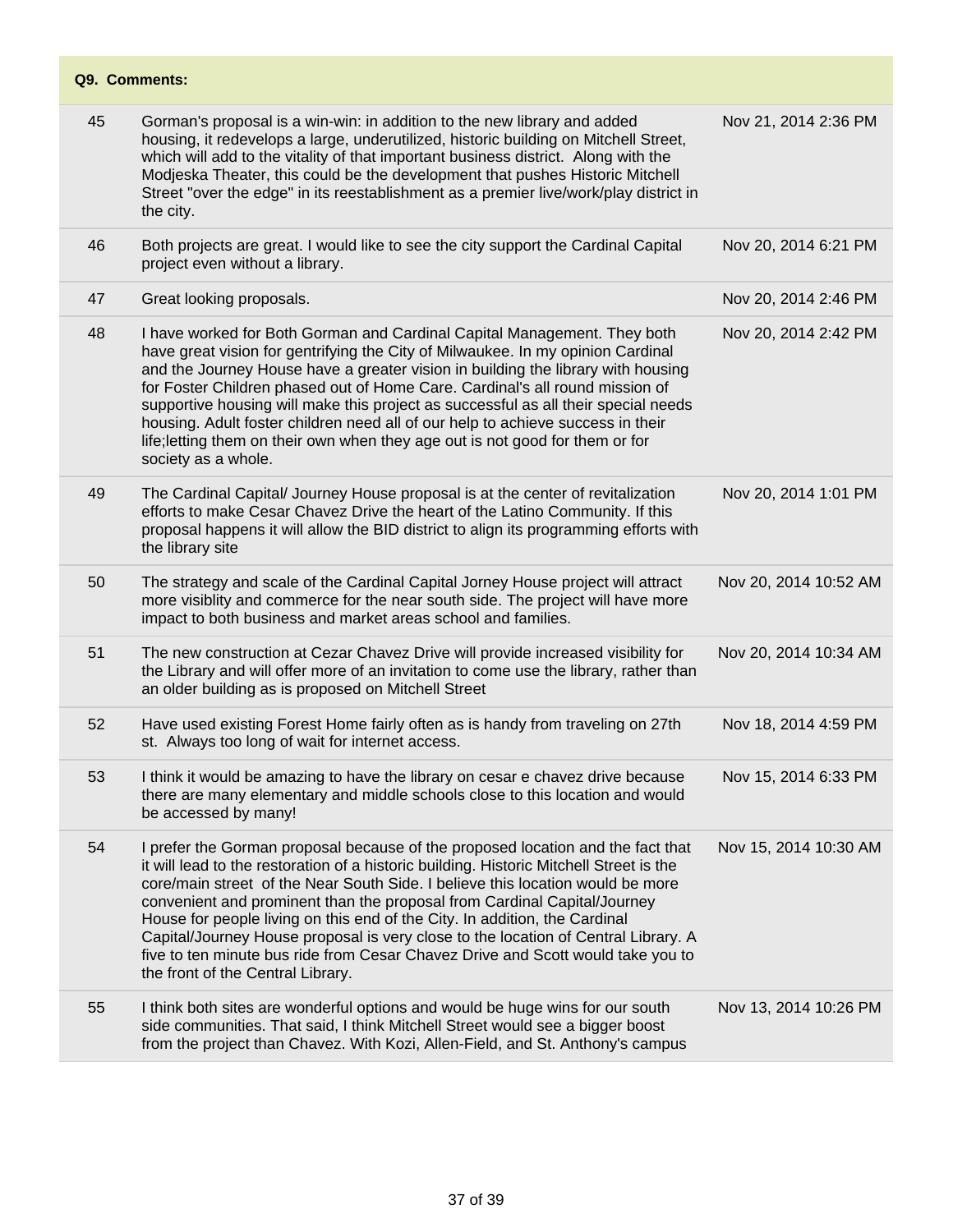dedicated to Chincano/Latino Artists, Authors, Writers, Historians, Etc. and

- 56 I am think it could potential increase the levels of education for the neighborhood and safety. I love the idea for the families there. Nov 13, 2014 3:03 PM 57 Given the location of the sites, I would like to see an emphasis or section Nov 13, 2014 1:46 PM
- would be happy to dedicate time to assisting in this. 58 I am excited for there to be a library near my house!. Nov 13, 2014 10:01 AM 59 hopefully the apartments are affordable with parking. Nov 13, 2014 9:56 AM 60 IT WOULD BE GREAT TO BE ABLE TO WALK TO THE LIBRARY IF IT ISON 16TH ST. Nov 13, 2014 9:52 AM 61 I take my kids to the forest home library to check out books. It would be closer if Nov 12, 2014 3:41 PM
	- it was in clark square I could walk with my three kids to the library on cesar chave drive.
	- 62 I am Charles Brown, Director of Youth Programs and Athletics at Journey House. I think a MPL branch in Clarke Square Neighborhood would continue the momentum in the neighborhood that has occurred with the catalytic initiatives of the new Journey House Center and Journey House Packers Football Field and other real estate developments. The Clarke Square Neighborhood is one of the most dense neighborhoods in the state with kids under the age of 18. We have 60 to 100 kids per square block. We require all our athletes to have an active MPL card. To have a MPL branch within a 4 block walking distance of Journey House would be extraordinary. As the Director of Youth Programs and Athletics at Journey House, I see multiple and diverse ways that we could partner with MPL, which will directly result in innovative learning opportunities and increase academic performance of our kids. I look forward to the day where I could walk my football teams to the MPL Cesar Chavez Library and have study hall. What a statement in the neighborhood to see 90 young boys and girls in their practice jerseys walking to the library for their study hall with our coaching and academic support staff. The MPL Cesar Chavez Library could enhance the possibilities of book clubs that I host with parents, teens, and my coaching and academic support staff. I am constantly screaming about the horribly low reading scores of our black and Latino 4th and 8th graders being the lowest in the United States of America. This is unacceptable. An MPL Cesar Chavez Library would help give more access, encourage reading, and, most importantly, change the culture around reading. I envision our football players and Journey House kids (and parents) leaving the MPL Cesar Chavez Library with stacks of books, which will be a visible sight as they walk home. This changes culture. The MPL Cesar Chavez Library is the perfect location and the epicenter of walkable distances from our kids homes, schools, and family centers. Having such walkable direct access to library resources right on Cesar Chavez Drive would be a welcome addition to the "college campus feel" that we are trying to create in our Clarke Square Neighborhood. An MPL Cesar Chavez Library would be absolutely inspiring. I know that extraordinary outcomes beyond what we can imagine would occur with the MPL Cesar Chavez Library location in Clarke Square and the many partnerships that we have. I personally give my commitment to deepening Journey House and MPL's partnership with the Cesar Chavez Drive Nov 11, 2014 11:38 PM